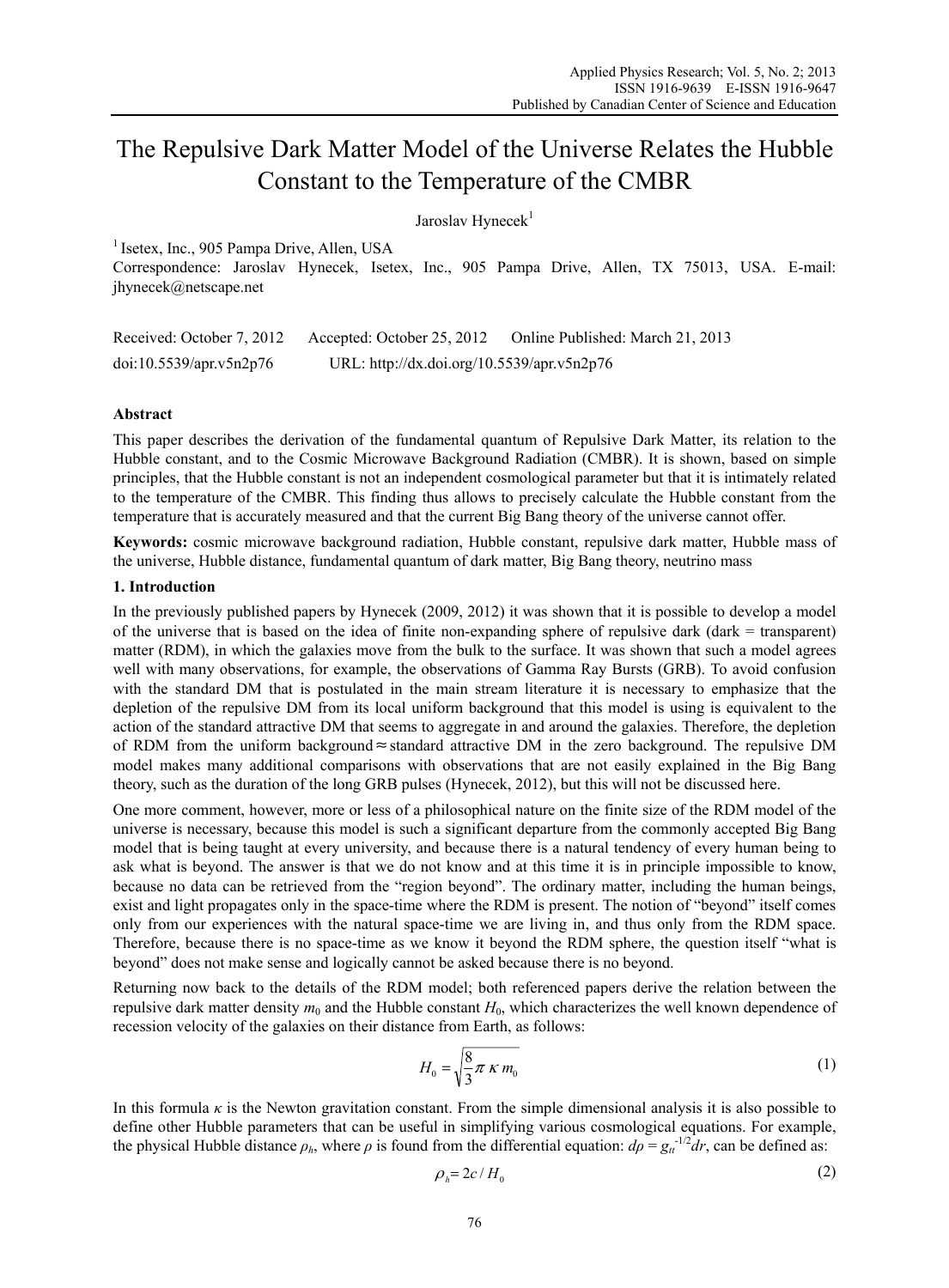with *c* being the intergalactic speed of light measured in the vicinity of the Milky Way galaxy. Similarly, for the total Hubble RDM mass of the entire universe, that now has a finite size, it was derived that it is equal to:

$$
M_h = \frac{4\pi}{3} \rho_h^3 m_0 = 4c^3 / \kappa H_0
$$
\n(3)

and finally, for the Hubble time it is customary to write:

$$
\tau_h = 1/H_0 \tag{4}
$$

The Hubble constant can, therefore, be considered also as a nature's ultimate low frequency and used for normalization to form a dimensionless frequency constant of the universe:

$$
N_{\omega} = \frac{k_B T_0}{g_u h H_0} = 8.42364 \cdot 10^{29} \tag{5}
$$

In this expression the parameter h is the well known Planck constant and  $g_t$  is the metric coefficient standing by the natural time coordinate differential *dt* in the metric line element:  $ds^2 = g_{tt}(c dt)^2 - g_{tt}t^2 dr^2 - g_{tt}t^2 dQ^2$  of the universe's spherically symmetrical space-time. The meaning of this frequency constant will be explained in more detail later.

### **2. Additional Hubble Parameters**

The definitions of various Hubble parameters do not have to be limited to the definitions of the Hubble time, the Hubble mass of the universe, and the dimensionless frequency constant. The definitions can be extended to other interesting parameters such as the Planck-Hubble DM mass quantum:

$$
m_{gh} = hH_0 / c^2 = 1.625 \cdot 10^{-68} kg
$$
 (6)

Once this parameter is established it is interesting to investigate its dimensionless ratio to the universe's total Hubble RDM mass defined above in Equation 3:

$$
N_{ph} = \frac{M_h}{m_{gh}} = \frac{4c^5}{\kappa hH_0^2} = 4.520 \cdot 10^{121}
$$
 (7)

If this number is recognized as another fundamental constant of the universe, the nature's largest number, then the Hubble constant could be simply calculated as:

$$
H_0 = \sqrt{\frac{4c^5}{\kappa h N_{ph}}}
$$
 (8)

or alternately, the Planck constant would depend on the Hubble constant or on the CMBR temperature  $T_0$ , as will become clear later:

$$
h = \frac{4c^5}{N_{ph} \kappa H_0^2} = \frac{4\pi}{3} \frac{\kappa}{c} \left(\frac{k_B T_0}{c^2 g_u}\right)^2 \sqrt{N_{ph} / \pi}
$$
(9)

The term in the parenthesis is yet another mass quantum equal to:  $k_B T_0/c^2 g_t = 1.368 \cdot 10^{-38} kg$ . This mass quantum will be later identified with the fundamental RDM mass quantum  $m_{q\lambda}$ . The constants  $N_{ph}$  and  $N_{\omega}$  however, are not independent constants, they are related to each other according to the formula:  $N_{ph}/\pi = (256/9)N_{\omega}^4$ .

An obvious question that these expressions suggest is the question of the long time universe behavior. Assuming that the fundamental constants  $N_{ph}$  and  $N_{\omega}$  are really constant and do not change with the cosmological time, it would be interesting to investigate whether the CMBR temperature on the long range time scale is actually stable, as it should be in any thermodynamically isolated closed system, and only the universe's overall entropy is changing. This investigation will be left for the future work.

It is also interesting to calculate the ratios of *mqh* to the neutron mass and to the recently published combined upper limit mass  $m_{ni}$  of the three neutrino variety estimated to be: 0.28 eV.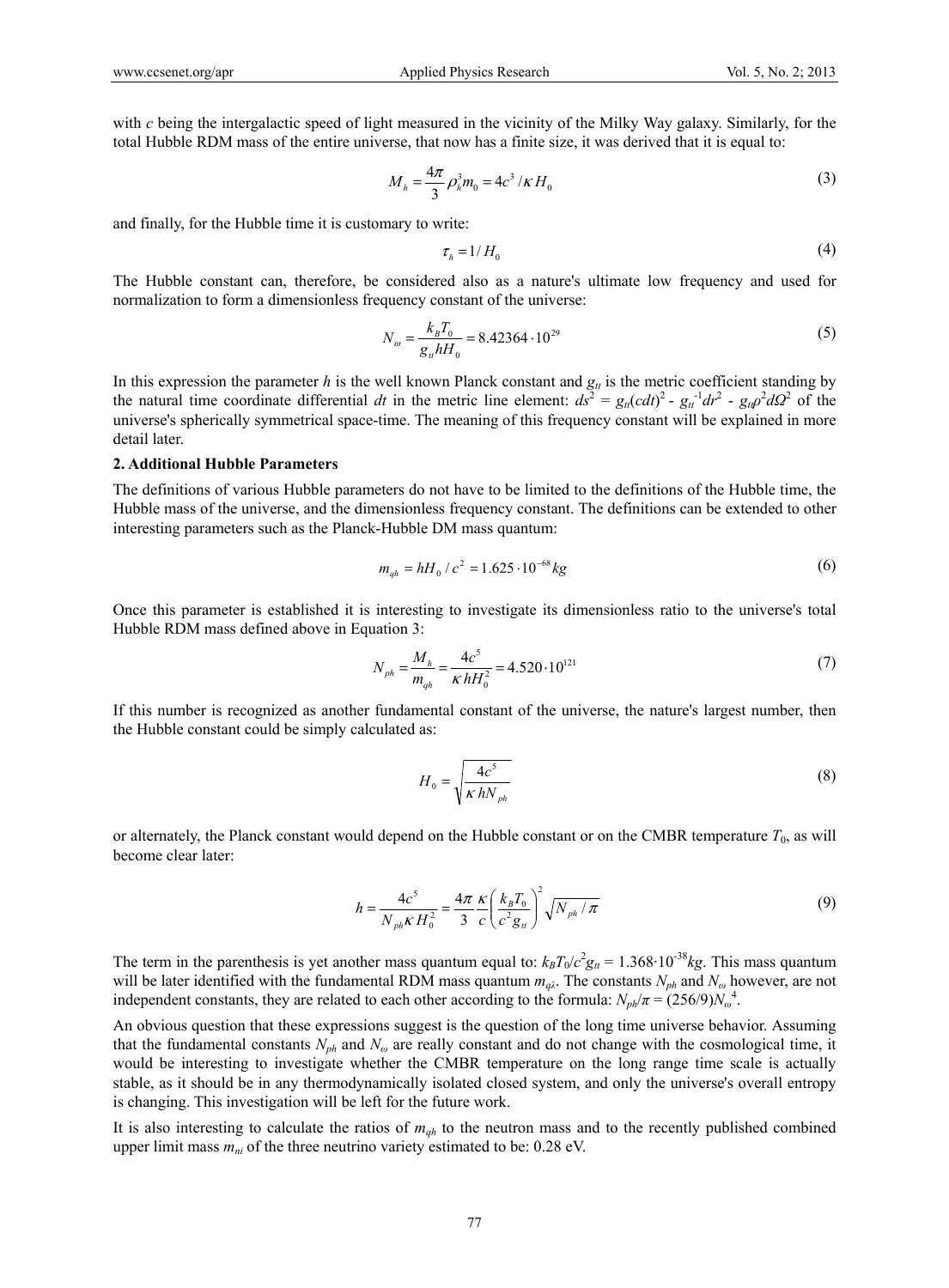$$
m_n / m_{gh} = 1.031 \cdot 10^{41}, \quad m_{ni} / m_{gh} = 3.072 \cdot 10^{31} \tag{10}
$$

#### **3. The Fundamental Mass Quantum**

However, another, and much more interesting fundamental RDM mass quantum can be found by assuming that the RDM forms almost a mass-less crystal-like structure consisting of cells with the standing wave vibrations. It can be further assumed that the mass of these cells is generated by the energy of the vibrations themselves and that any other mass that might be the part of the cell structure is much smaller and can be neglected. An example of such cell vibrations might be the trapped photons that, as is well known, exert a repulsive pressure on the cell walls. Such a photon pressure would then be consistent with the repulsive force of the RDM on the visible ordinary matter, while the RDM mass would be attracted to itself. Considering next that the cells may have random shapes and sizes, but on the average most likely resemble the diamond or cubic crystals, the equation for the fundamental RDM mass quantum can then be derived in the following way: Defining the volume of the average crystal primitive cell as  $V_0$ , and the wavelength of the cell elements vibrations as  $\lambda$ , the average RDM mass energy  $E_0$  contained in the cell is:

$$
E_0 = m_0 V_0 c^2 = hc/\lambda \tag{11}
$$

The average unit cell volume will now be related to the wavelength by considering that the cell elements have a certain packing density 1/*ξ,* where *ξ* can also be thought of as a spatial degeneracy. An example of such a degeneracy are the three orthogonal vibrations with the same frequency in a crystal primitive cell. The cell volume is thus simply equal to:

$$
V_0 = \xi \left(\lambda/2\right)^3 \tag{12}
$$

From Equation 11 and Equation 12 then follows the formula for the wavelength:

$$
\left(\frac{\lambda}{2}\right)^4 = \frac{h}{2m_0c\xi} \tag{13}
$$

It is now simple to find equation for the fundamental RDM mass quantum as follows:

$$
m_{q\lambda} = m_0 \xi \left(\frac{\lambda}{2}\right)^3 = \sqrt[4]{\frac{\xi m_0 h^3}{8c^3}}
$$
 (14)

For the diamond cell the packing density is well known and, therefore, for *ξ* holds that:

$$
\xi = \frac{16}{\pi\sqrt{3}} = 2.940421\tag{15}
$$

However, the value  $\xi = 3$  is probably more likely because it describes the exact threefold spatial degeneracy that corresponds to the three spatial dimension. Knowing now the precise value of the Hubble constant, the RDM mass density and from that the RDM mass quantum can be found. The most probable value for the Hubble constant found in the literature used previously by Hynecek (2009) is:  $H_0 = 68.0$  km/secMpc. This value was published by Murphy et al. (2009), and is close to the value of:  $H_0 = 67.922$  km/secMpc derived below in this article from the measured CMBR temperature:  $T_0 = 2.7255$ ° K, published by Fixsen (2009). Using Equation 1 the RDM mass density becomes:

$$
m_0 = 0.866554 \cdot 10^{-26} \,\text{kg/m}^3 \tag{16}
$$

and from that using Equation 14 the RDM mass quantum that will be called "nevitron" is:

$$
m_{q\lambda} = 1.368621 \cdot 10^{-38} \, kg = 7.677 \, meV \tag{17}
$$

This mass may be close to the mass of one of the neutrinos, because the upper limit for the combined mass of all three neutrino variety, as already mentioned, is:  $m_{ni}$  = 280 meV.

It is interesting to consider further that there might be an even deeper analogy with the standard crystalline matter. The neutrinos might be the RDM vacancies corresponding to the light and heavy holes similarly as, for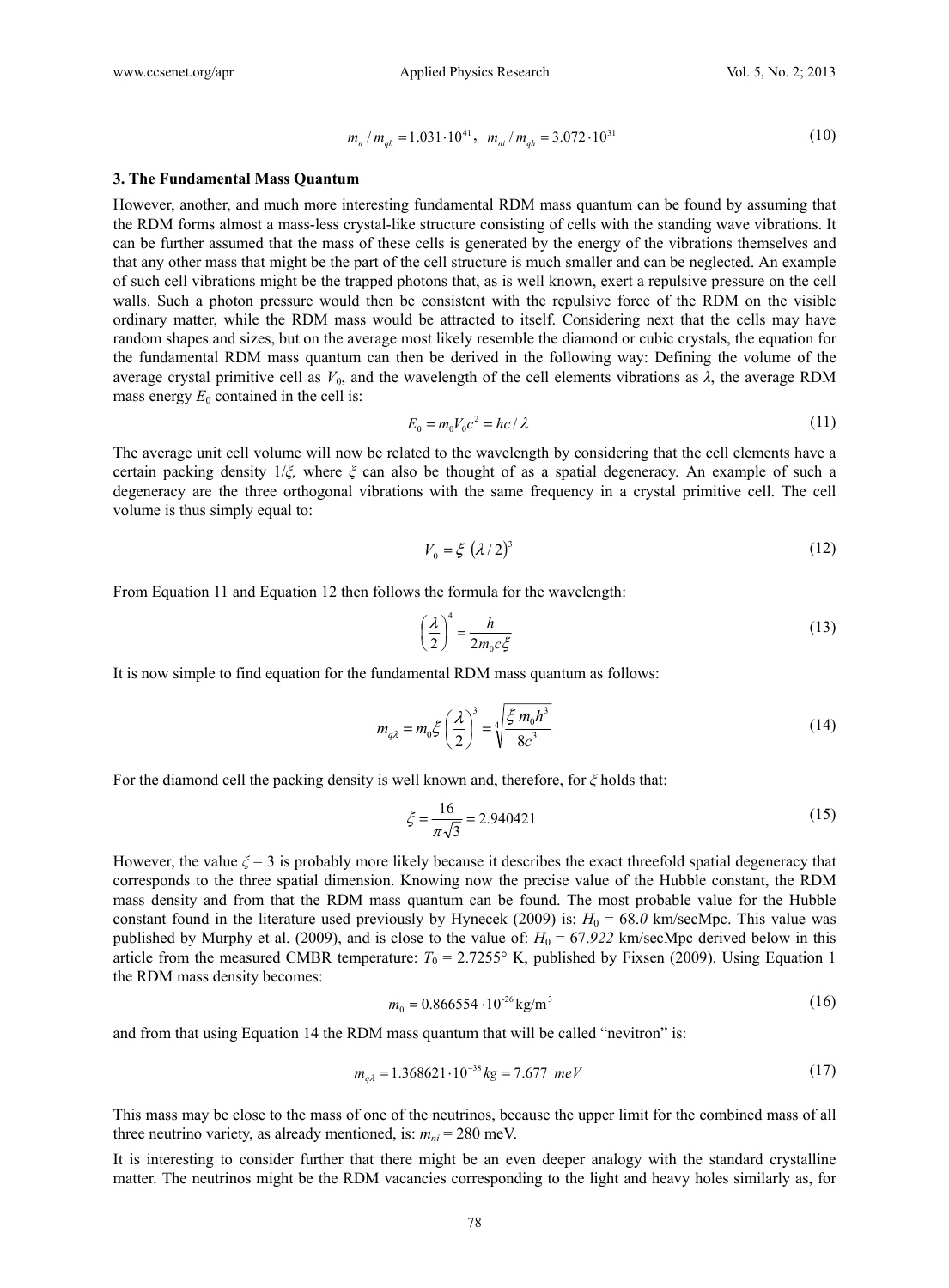example, in the germanium or silicon crystals. The detail study and discussion of such possibilities is left for the future work.

#### **4. Cosmic Microwave Background Radiation Temperature**

In the previously referenced papers by Hynecek (2009, 2012) it was also shown that the CMBR is not the remnant of the Big Bang but that it is an image of the relatively thick surface region that envelopes the entire universe. The universe is thus a solid-like RDM sphere with a finite diameter as already mentioned. The galaxies and any visible or ordinary condensed matter move in this sphere as defects do in a crystal, floating in a free fall from the bulk to the edge where they disintegrate. The border region has a deep negative gravitational potential and thus harbors the remnants of stars or remnants of the entire galaxy explosions and perhaps also various elementary particles, for example neutrons, that cannot escape. Only the radiation such as the thermal radiation or the GRB radiation can escape and is detected here on Earth. By extending the previous simple model of the universe with the uniform RDM density developed by Hynecek (2009) to a model where the RDM is deformable (Hynecek, 2012) it was possible to determine the more precise value for the gravitational potential at the universe's edge:

$$
\varphi_n = -1.7436 \cdot c^2 \tag{18}
$$

instead of the previously derived value of:  $\varphi_n = -2c^2$ . This now allows to find the more precise value also for the time metric coefficient  $g_{tt}$  at the universe's edge. The metric coefficients depend on the gravitational potential, and because the universe is not flat, particularly at large distances, the time coordinate metric coefficient  $g_{tt}$  is equal to:

$$
g_{tt} = e^{2\varphi_n/c^2} = 0.030586...
$$
 (19)

It is now simple to convert the nevitron mass to energy and the energy to an equivalent temperature at the edge of the universe as observed from Earth. The derivation details are shown in the Appendix. The CMBR temperature that should be observed on Earth as calculated from the parameters that were all derived from the Hubble constant:  $H_0 = 68.0$  km/secMpc is then:

$$
T_{CMBR} = \frac{m_{q\lambda}c^2 g_u}{k_B} = 2.727107 \, ^oK \tag{20}
$$

where  $k_B$  is the well known Boltzmann constant. The temperature agrees well with the measured CMBR temperature found in the literature:  $T_0 = 2.7255 \pm 0.0006$ °*K* as published by Fixsen (2009). This is a stunning result with a good accuracy that clearly provides the solid and incontrovertible observational proof for the existence of the fundamental RDM mass quantum, nevitron, and for the validity of the developed RDM model of the universe.

It is thus apparent that the CMBR thermal oscillations of the ordinary radiating matter that has accumulated in the shell enveloping the entire universe are in a thermal equilibrium with the RDM thermal vibrations throughout the universe's bulk. These vibrations thus give the RDM its gravitating mass, which then determines the value of the Hubble constant. The existence of Hubble constant that follows from the observation of receding galaxies is thus the clear and unavoidable consequence of the finite and thermodynamically isolated universe.

The precise value for the Hubble constant that is currently not that accurately known can then be directly determined from the CMBR temperature according to the following formula:

$$
H_0 = \frac{8}{3} \sqrt{\frac{\pi \ \kappa \ h}{c^5}} \left( \frac{k_B T_0}{h g_H} \right)^2 = 67.922 \ \text{km/sec} \ \text{Mpc}
$$
 (21)

However, a few more iterations in calculations ought be made to obtain the final accurate value, because the metric coefficient  $g_t$  also depends on the Hubble constant and therefore also on the CMBR temperature.

The expression:  $k_B T_0/hg_t$  in Equation 21 can be thought of as a resonant frequency:  $v = 1.856$  THz of the average cell, or when compared to Hubble constant as another fundamental constant of the universe as defined previously in Equation 5. It might be worthwhile to search the RF background noise spectrum or the absorption spectrum in a large volume resonator filled by a mass that couples to the RDM for resonances occurring in the vicinity of this frequency. It might also be interesting to generate strong and possibly phase directed vibrations at that frequency and measure the force exerted on such a vibrating matter. An example of the terahertz absorption spectrum of a relatively small volume without any significant mass that would couple to RDM is shown in Figure 1.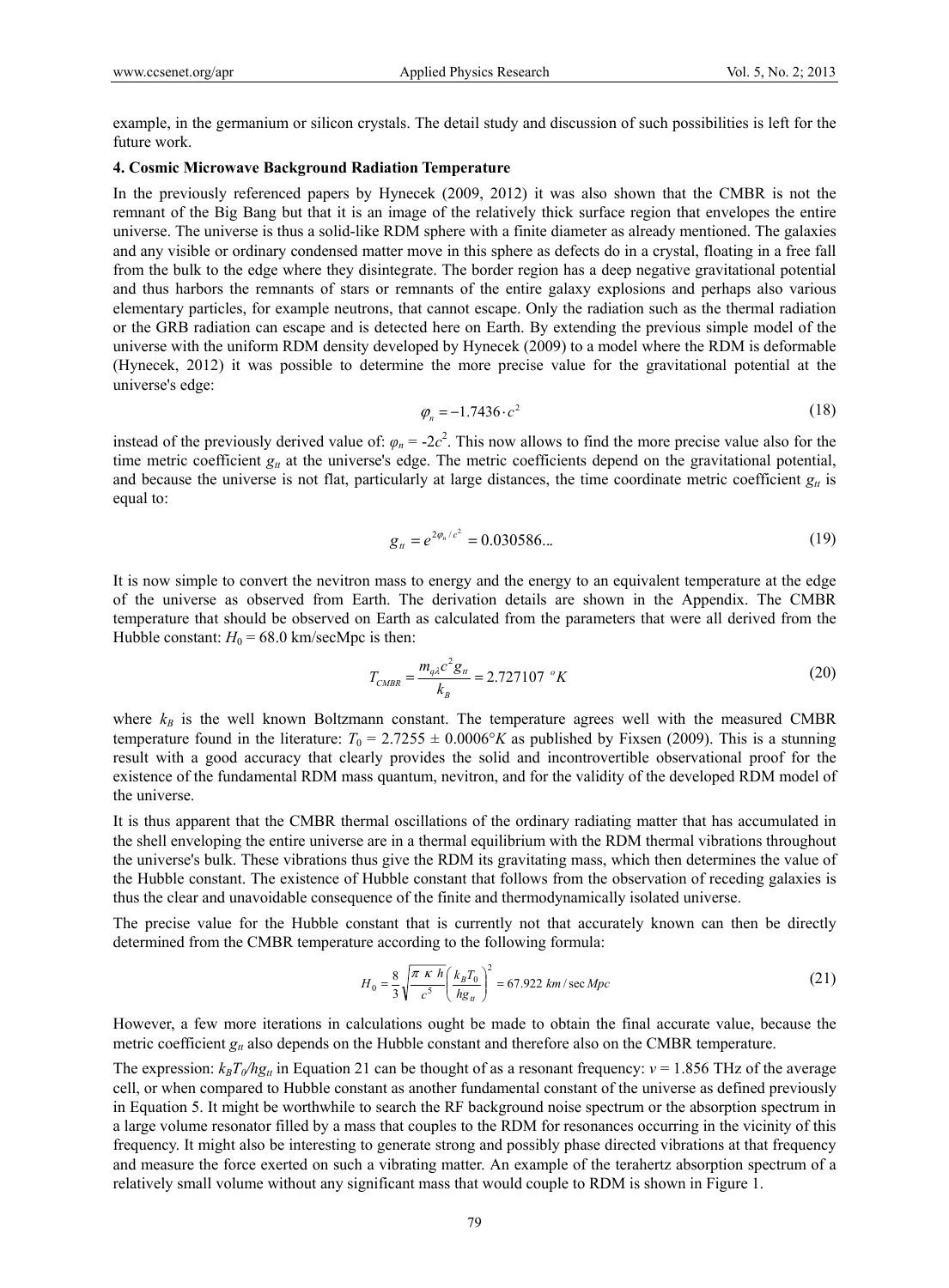Similarly, the formula for the RDM mass density becomes:

$$
m_0 = \frac{8}{3} \frac{h}{c^5} \left(\frac{k_B T_0}{h g_{tt}}\right)^4 = \frac{8}{3} \frac{c^3}{h^3} \left(\frac{k_B T_0}{c^2 g_{tt}}\right)^4 = 0.866554 \cdot 10^{-26} \text{kg/m}^3
$$
 (22)

When this expression is substituted into Equation 14, the formula for the mass quantum  $m_{\alpha\lambda}$  becomes:

$$
m_{q\lambda} = k_B T_0 / c^2 g_u = 7.677 meV
$$
\n(23)

The mass density  $m_0$  was previously calculated directly from the Hubble constant according to Equation 1. When the diamond packing density is used for the calculation of these values instead of  $\zeta = 3$  the results become:  $H_0 =$ 68.606 km/secMpc, and:  $m_0 = 0.884112 \cdot 10^{-26}$  kg/m<sup>3</sup>. At this time it is still difficult to determine from observations the correct value of  $\xi$ , however, in either case, the value of  $H_0$  is definitely slightly smaller than what is claimed in the main stream literature, for example, by Freedman and Madore (2011):  $H_0 = 73.0$ km/secMpc, or in the Big Bang theory:  $H_0 = 70.4$  km/secMpc.



Figure 1. An example of the terahertz frequency absorption spectrum from the spectrometer manufactured by the Toptica Photonics company (2012, web advertisement). The dips in the spectrum are presumably caused by the water vapor, the one before the last is coincidentally at the frequency of 1.86 THz. Is it really a coincidence?

#### **5. Conclusions**

The repulsive DM model of the universe is a finite sphere of a crystalline-like matter enclosed by a shell of radiating material that is in a thermal equilibrium with the RDM throughout the universe via the gravitational coupling. The CMBR originates from this shell rather than being the remnant of the Big Bang. The heat energy of the CMBR gives the RDM its mass. When galaxies collide with this shell the GRBs are generated and are also radiated back to the universe's bulk where they contribute to the generation of new visible or ordinary matter. This model allows to find the value for the fundamental RDM mass quantum called "nevitron" and to find the relation between the Hubble constant and the CMBR temperature. It is not generally believed that the Hubble constant and the CMBR temperature are in any way related to each other. This paper clearly shows that this is not so and that these two parameters are closely related. The determination of one gives automatically the value for the other. Because the CMBR temperature is measured with a very high precision the Hubble constant and the rest of the Hubble parameters are thus also precisely determined. Knowing the precise value of the Hubble constant may eventually lead to the dismissal of the Big Bang theory in favor of the steady state model similar, for example, to the universe described by Hoyle, Burbidge, and Narlikar (2000), as a viable model that correctly describes the reality we are living in. The stunning agreement of observations with this theory and the possibility to calculate the Hubble constant also clearly confirms the original assumption that the universe is a closed system with a finite size. The similar derivation is in principle not possible in the open system that the Big Bang theory represents. There is no similar mass-energy conservation in that theory as it is maintained in the RDM model, which is one of many well known problems of the Big Bang theory.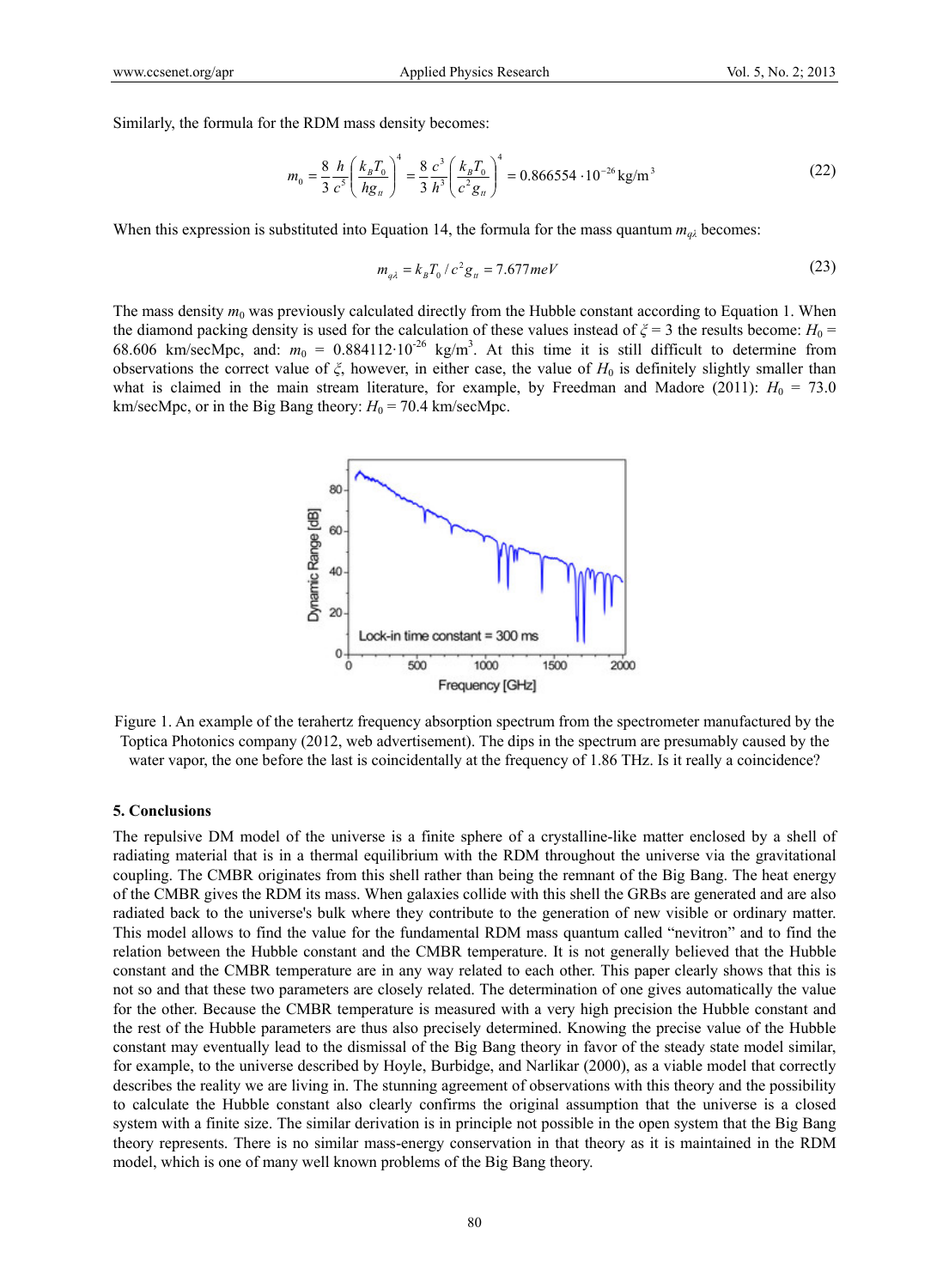#### **References**

Fixsen, D. J. (2009). Retrieved from arXiv:11.1955v2, [astro-ph.CO] 10 Nov 2009.4.

- Freedman, W. L., & Madore, B. F. (2011). The Hubble Constant. *Annu. Rev. Astro. Astrophys, 2010*(48), 673-710. Retrieved from www.annualreviews.org by California Institute of Technology on 04/03/11
- Hoyle, F. G., Burbidge, F. G., & Narlikar, J. V. (2000). *A Different Approach to Cosmology*. Cambridge, U.K.: Cambridge University Press.
- Hynecek, J. (2009). Uniform dark matter density model of the Universe. *Physics Essays, 22*(3), 325. http://dx.doi.org/10.4006/1.3157087
- Hynecek, J. (2012). Repulsive dark matter model of the universe. *Physics Essays, 25*(4), 561. http://dx.doi.org/10.4006/0836-1398-25.4.561
- Murphy, M. T., Webb, J. K., Flambaum, V. V., Dzuba, V. A., Churchill, C. W., Prochaska, J. X., … Wolfe, A. M. (2001). Possible evidence for a variable fine structure constant from QSO absorption lines: motivations, analysis and results. Retrieved 4 Sept, 2001 from arXiv:astro=ph/0012419v5
- Okun', L. B., Selivanov, K. G., & Telegdi, V. L. (1999). *PHYS-USP, 42*(10), 1045-1050. Retrieved from http://www.toptica.com/products/terahertz\_generation/lasers\_and\_photomixers\_for\_cw\_terahertzgeneration /cw\_terahertz\_spectroscopy\_kit.html

#### **Appendix**

In the derivation of the formula in Equation 20, for the conversion of fundamental RDM mass quantum to the equivalent temperature of radiation that is observed on Earth, it is necessary to use two kinds of parameters. The first kind are the parameters defined on Earth and the second kind are the parameters at the universe's edge. These parameters have the index "*i*" and can be determined when the metric coefficient  $g_t$  is known.

For the photon energy *E* and the momentum *p* at the universe's edge it holds that:

$$
E_i = E \sqrt{g_{tt}} \tag{A1}
$$

$$
p_i = \frac{h_i}{\lambda_i} = \frac{h}{\lambda \sqrt{g_u}} = \frac{p}{\sqrt{g_u}}
$$
(A2)

The Planck constant is an universal constant having the same value everywhere in the universe as is well known and as can be also found in publications by Hynecek (2001) and Murphy (2001). For the speed of light at the universe's edge, as referenced to the Earth centered coordinate system, it holds that:

$$
dr_i/dt_i = c_i = cg_u \tag{A3}
$$

This relation is derived by assuming that Earth and the Milky Way galaxy are located relatively near the center of the universe and that the gravitational corrections due to the Earth's gravity, the Sun's gravity, or any other gravitational potential effect of the Milky Way galaxy stars can be neglected. Equation A3 then follows directly from the general form of metric for the spherically symmetric space-time in a radial direction when the metric line element is set to zero:  $ds = 0$ .

$$
0 = ds2 = gu (c dti)2 - gu-1 (dri)2
$$
 (A4)

For the local observer, however, his speed of light  $c_{l_0}$  is derived from the equation:

$$
c = \frac{ds}{d\tau} = \frac{ds}{dt_{lo}} \frac{dt_{lo}}{d\tau} = \frac{c_{lo}}{\sqrt{g_u}}
$$
(A5)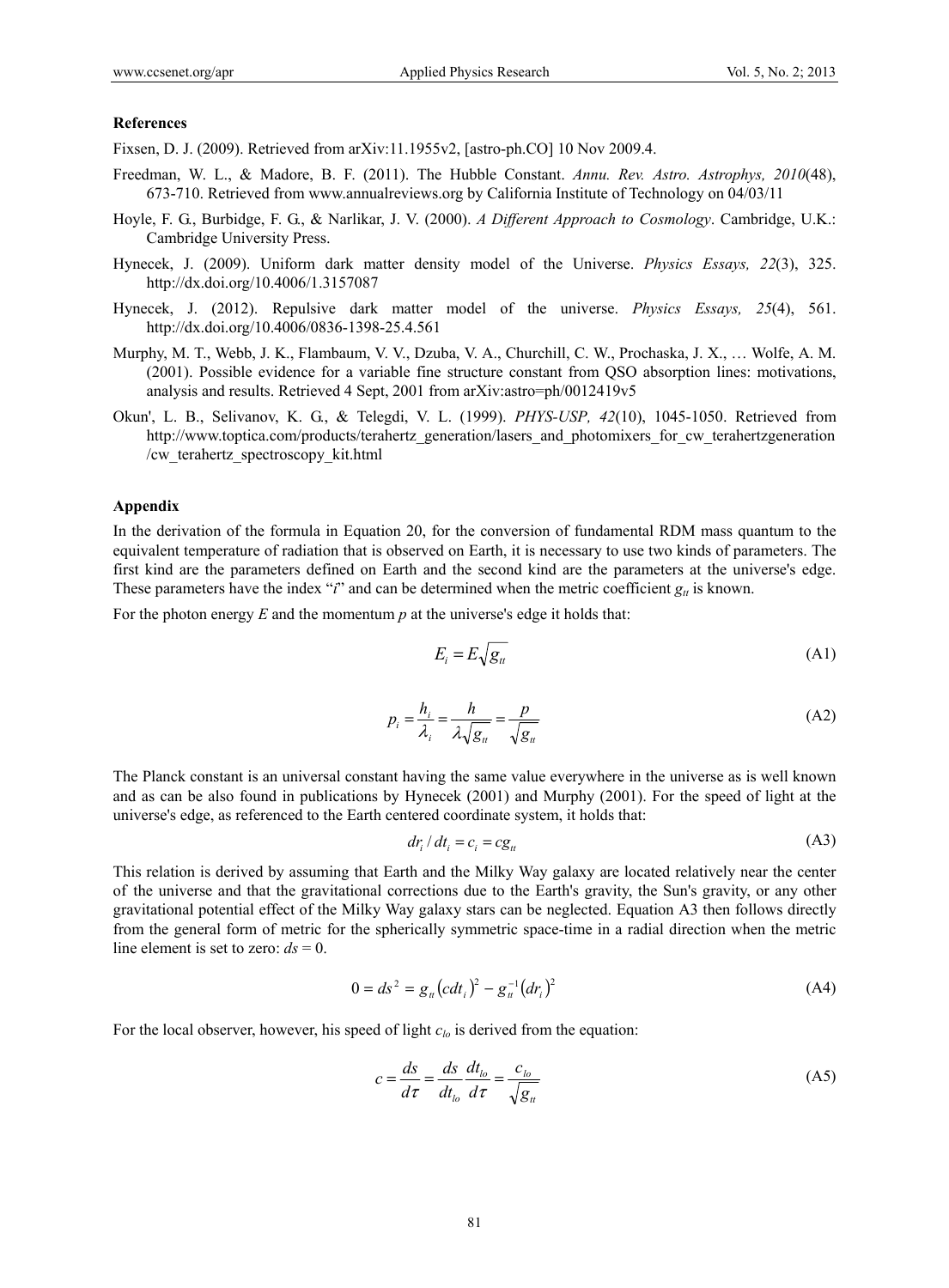Equations A1 and A2 must be consistent with Equation A3 and the photon momentum definition formulas. For more clarity the values of various parameters at the edge of the universe as they relate to values observed by distant or local observers are shown in Table T1. The transformation formulas must be, of course, consistent with the following equations for photons:  $\lambda v = c$ ,  $\Delta p \Delta \lambda = h/4\pi$ ,  $\Delta E \Delta t = h/4\pi$ ,  $p = E/c$ ,  $E = k_B T$ ,  $E = hv$ ,  $c^2 = 1/\epsilon \mu$ , and keep them form-invariant. For the mass quantum at the universe's edge a similar formula as in Equation A2 holds true, as was derived previously by Hynecek (2001) for any stationary inertial mass:

$$
m_i = m_{q\lambda} / \sqrt{g_u} \tag{A6}
$$

The photon energy that is in a thermal equilibrium with the shell's vibration energy:  $E_i = m_i c_i^2$  at the universe's edge and is measured on Earth is then determined from the following equation:

$$
E = \frac{E_i}{\sqrt{g_u}} = \frac{m_{q\lambda}c^2 g_u^2}{\sqrt{g_u} \sqrt{g_u}} = m_{q\lambda}c^2 g_u
$$
 (A7)

This energy is equivalent to a temperature resulting in the formula used in Equation 20:

$$
T_{CMBR} = \frac{m_{q\lambda}c^2 g_{tt}}{k_B} \tag{A8}
$$

where  $k_B$  is the Earth referenced Boltzmann constant. It is worth mentioning, however, that the Boltzmann constant similarly as the Planck constant and the fine structure constant is a universal constant having the same value anywhere in the universe, Murphy at al. (2001). It is therefore not important to which coordinate system it is referenced to.

In conclusion of this section it is necessary to emphasize that the RDM can interact only with the visible matter, any other ordinary condensed matter, or with another RDM, and does not directly interact with photons by exchanging any energy with them even though the photons propagate in this matter as the transversal waves. The RDM also does not interact with any other "energy" or quasi-particles that move at the speed of light and, therefore, do not poses the gravitational mass as explained by Okun', Selivanov, and Telegdi (1999). This also includes, for example, the hypothetical gravitons. But the RDM is attractive to itself and curves the natural space-time through its gravitational action. This can be observed in the curvature of the photon paths and perhaps also in the curvature of the graviton paths when their existence becomes eventually proven by detection.